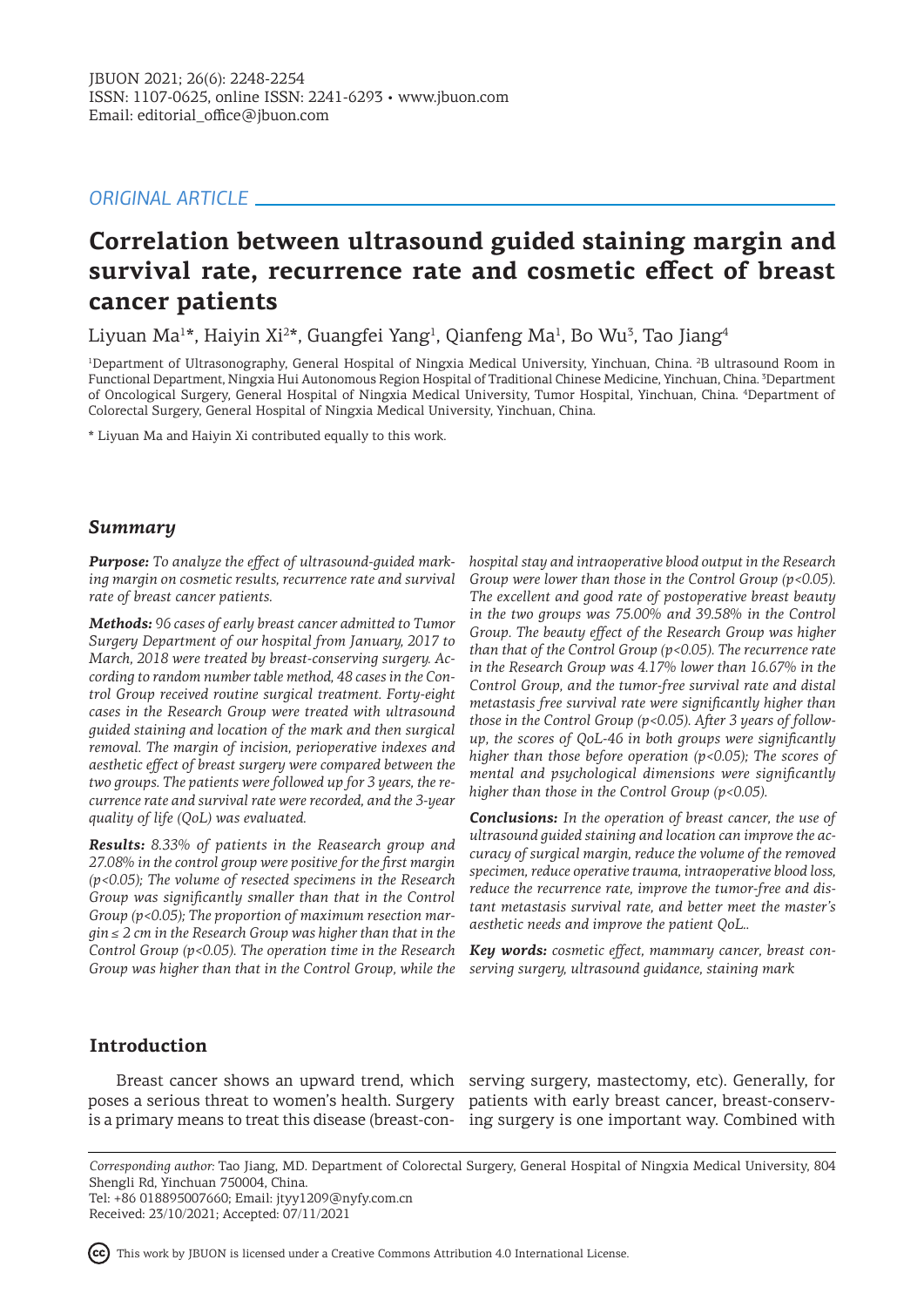adjuvant radiotherapy, this operation can achieve similar long-term results such as mastectomy, and can better preserve the appearance of breasts to meet the cosmetic needs of patients [1]. This opera-

tion has the advantages of good postoperative recovery and small surgical trauma, conforms to the concept of minimally invasive, and is widely used in the clinic and favored by the majority of doctors and patients. However, a large number of studies has shown that conventional breast-conserving surgery has a higher positive rate of margins and a higher recurrence rate after surgery [2,3]. Therefore, in breast-conserving surgical treatment of breast cancer, how to reduce excessive removal of disease-free lymph nodes, improve the accuracy of surgical resection, and meet patients' needs for breast beauty has become a key research issue for current clinical breast surgeons and experts [4]. In recent years, with the promotion and application of ultrasound-guided assisted positioning technology, new treatment options have been provided for breast cancer patients with breast-conserving surgery. In this study, 96 cases of early breast cancer treated in Tumor Surgery Department of our hospital from January, 2017 to 1 March, 2018 were chosen as observation group, and the application value of staining markers under ultrasound guidance was analyzed

# **Methods**

### *General information*

96 cases of early breast cancer treated in Tumor Surgery Department of our hospital from January, 2017 to 1 March, 2018 were chosen and the study was approved by the hospital ethics committee; random number table method was used for grouping. The Control

Group included 48 patients aged 28 to 64 years (mean  $53.42 \pm 10.64$ ), TNM stage included 29 cases of stage I, 14 cases of stage IIA, 5 cases of stage, pathological types: 1 case of medullary carcinoma, 9 cases of invasive lobular carcinoma, 38 cases of invasive ductal carcinoma, maximum tumor diameter 0.5-2.7 cm (mean 1.42 ± 0.38) cm; the Research Group: 48 patients aged 25 to 62 years, (mean 54.10±11.06); TNM stage: 30 cases of stage I, 16 cases of stage IIA, 2 cases of stage IIB; pathological types: 2 cases of medullary carcinoma, 10 cases of invasive lobular carcinoma, 36 cases of invasive ductal carcinoma, maximum tumor diameter 0.6-2.9 cm (mean  $1.53 \pm 0.40$ ). The basic data of the two groups of patients were comparable (p>0.05).

*Inclusion criteria:* (1) diagnosed as breast cancer by needle biopsy, ultrasonography, etc.; (2) know the study and sign the consent form to be included; (3) tumor diameter of the patient  $\leq$  cm (including burr range); (4) single lesion shown in preoperative imaging examination; (5) the patient met the indications for breast-conserving surgery; (6) age  $\geq$ 18 years old.

*Exclusion criteria:* (1) lack of main information; (2) lost to follow-up; (3) no margin evaluation during operation; (4) neoadjuvant treatment before operation; (5) patient lesions have achieved TNM stages III or IV; (6) having history of radiotherapy and chemotherapy or other malignant tumors; (7) multifocal breast cancer and central breast cancer.

#### *Methods*

Both groups of patients underwent imaging examinations such as enhanced magnetic resonance, mammography, Color Doppler ultrasound, and preoperative co-localization. According to clinical examination, the conditions for breast-conserving surgery were judged. Color Doppler ultrasound technology checks the lesion boundary, depth, size, location, etc. If the lesion is beyond the visible range of Color Doppler ultrasound, a mammography target detection is performed on the basis of its positioning, and finally an enhanced mag-



**Figure 1.** Preoperative and postoperative positioning map of breast cancer patients. **A:** Preoperative marking (arrow indicates the location of methylene blue, 1cm from the tumor edge). **B:** intraoperative findings. **C:** Anatomy of breast conserving specimens.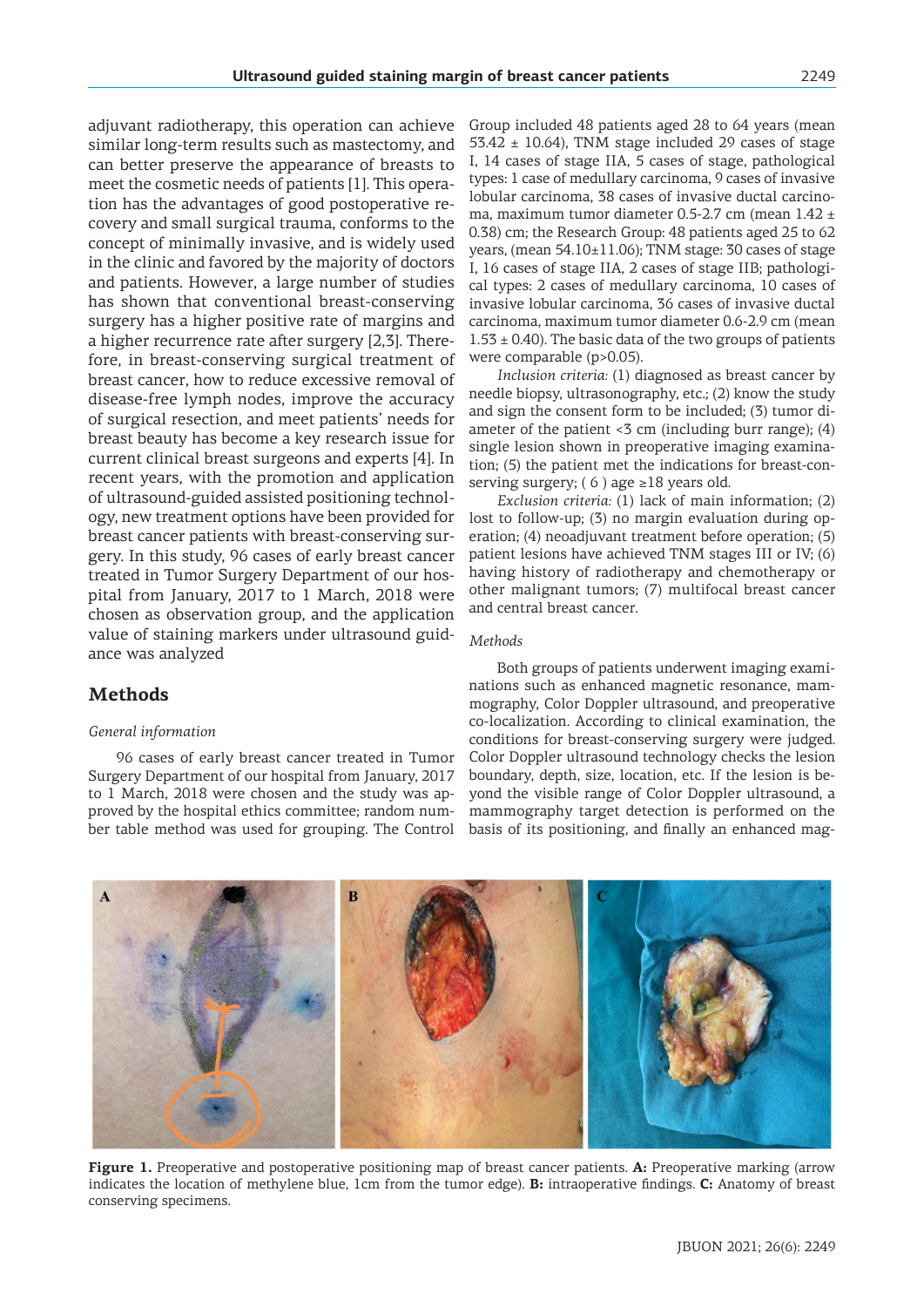netic resonance scan is performed to determine whether Color Doppler ultrasound and molybdenum. If the target matches, check whether the lesion is single.

The patients in the Research Group were stained and positioned under the guidance of ultrasound, using methylene blue staining and 4-6 point method for positioning. One-two hours before the operation, under the guidance of ultrasound, 2 ml 0.25% methylene blue were injected into the surface of the breast at 1cm from the boundary of the lesion positioned by combined imaging method, and 0.2 ml per positioning point. A fusiform incision just above the tumor was chosen for surgery, and the skin from the projection area of the tumor body surface was removed. The postoperative suture should be performed without tension. The subcutaneous cut was perpendicular to the surface of the tumor along with the incision, and the free treatment was performed away from the center of the middle. When all 4-6 methylene blue positioning points could be seen, cutting vertically along the positioning points to the posterior breast space was performed. Note that in order to ensure the integrity of the natural barrier, the pectoralis major fascia does not need to be removed. If during the operation or preoperative imaging shows that the tumor involves the pectoralis major fascia, it needs to be removed. Surgical cancer specimens were excised and stained to mark the margins for examination (Figure 1).

Patients in the Control Group underwent conventional breast-conserving surgery. The surgical incision design and method were the same as those in the Research Group. During the operation, the lesion was resected according to the results of preoperative imaging and combined with the experience of the surgeon. One cm area of the lesion boundary was resected.

#### *Observation indicators*

The surgical margins of the two groups were evaluated. The surgical resection specimens were sent for examination. The volume of the resection specimens was measured first, and then the maximum resection margin was determined by dissection to determine whether the margin was greater than 2 cm. The positive rate of the resection margin was determined and analyzed based on the pathological frozen examination results of the specimens. The interpretation of specimen pathology was performed by two pathologists with deputy senior titles.

the lesion area is the same as that confirmed based on patients were recorded, including hospital stay, opera-The perioperative indicators of the two groups of tion time, bleeding volume, etc.

> Postoperative evaluation of the breast beauty effect of the two groups [5,6]; Excellent: postoperative breast skin, hand feel, appearance, etc., without significant difference between the unrejected side, nipple level difference ≤ 1 cm , double breasts are symmetrical; Good: postoperative breast skin without significant difference between the hand feel, shape, etc. and the healthy side, and the nipple level difference ≤2 cm; Middle: There is a difference between postoperative breast skin and the unrejected side, the nipple level difference is 2~3 cm; Poor: postoperative breast skin, feel, shape, etc. with significant difference from the healthy side, the level of the nipple is more than 3 cm, or the breasts are asymmetrical. Excellent rate (excellent + good) / total number of cases  $\times$  100.00%.

> The two groups of patients were followed up for 3 years, and the recurrence rate, survival rate, tumor-free survival, and survival without distant metastasis were recorded.

> The QoL after breast cancer - 46 (QOL-46) scale was used to evaluate the QoL of patients before and after surgery. The scale included 4 dimensions. The higher the score, the better the QoL [7].

#### *Statistics*

SPSS 22.0 software (IBM, Armonk, NY, USA) was used to complete the statistical analyses. Enumeration data was expressed in [case  $(\%)$ ], using  $x^2$  test; measurement data was expressed in mean±SD, using t-test. P<0.05 was considered statistically significant.

### **Results**

#### *Comparing the margins of the two groups*

Result analysis showed that 8.33% of patients in the Research Group had positive margins for the first time, and 27.08% in the Control Group. There was a significant difference between the two groups (p<0.05); the volume of excised specimens in the Research Group was smaller than that of the Control Group, and the difference was significant (p<0.05); The proportion of largest resection mar- $\sin \leq 2$  cm in the group was higher than that in the Control Group, and the difference was statistically significant (p<0.05) (Table 1).

**Table 1.** Comparison of the margins of the two groups (mean±SD)

| Group          | п                        | Positive margin for the<br>first time $(\% )$ | Resection specimen<br>volume $(cm^3)$ | Swelling margin distance (%)       |                                        |
|----------------|--------------------------|-----------------------------------------------|---------------------------------------|------------------------------------|----------------------------------------|
|                |                          |                                               |                                       | Maximum resection<br>margin > 2 cm | Maximum resection<br>$margin \leq 2cm$ |
| Research Group | 48                       | 4(8.33)                                       | 86.10±21.02                           | 2(4.17)                            | 46 (95.83)                             |
| Control group  | 48                       | 13 (27.08)                                    | $97.21 \pm 25.63$                     | 25 (52.08)                         | 23 (47.92)                             |
| $t/x^2$        | $\overline{\phantom{0}}$ | 5.790                                         | 2.322                                 | 27.259                             |                                        |
| p              |                          | 0.016                                         | 0.022                                 | 0.000                              |                                        |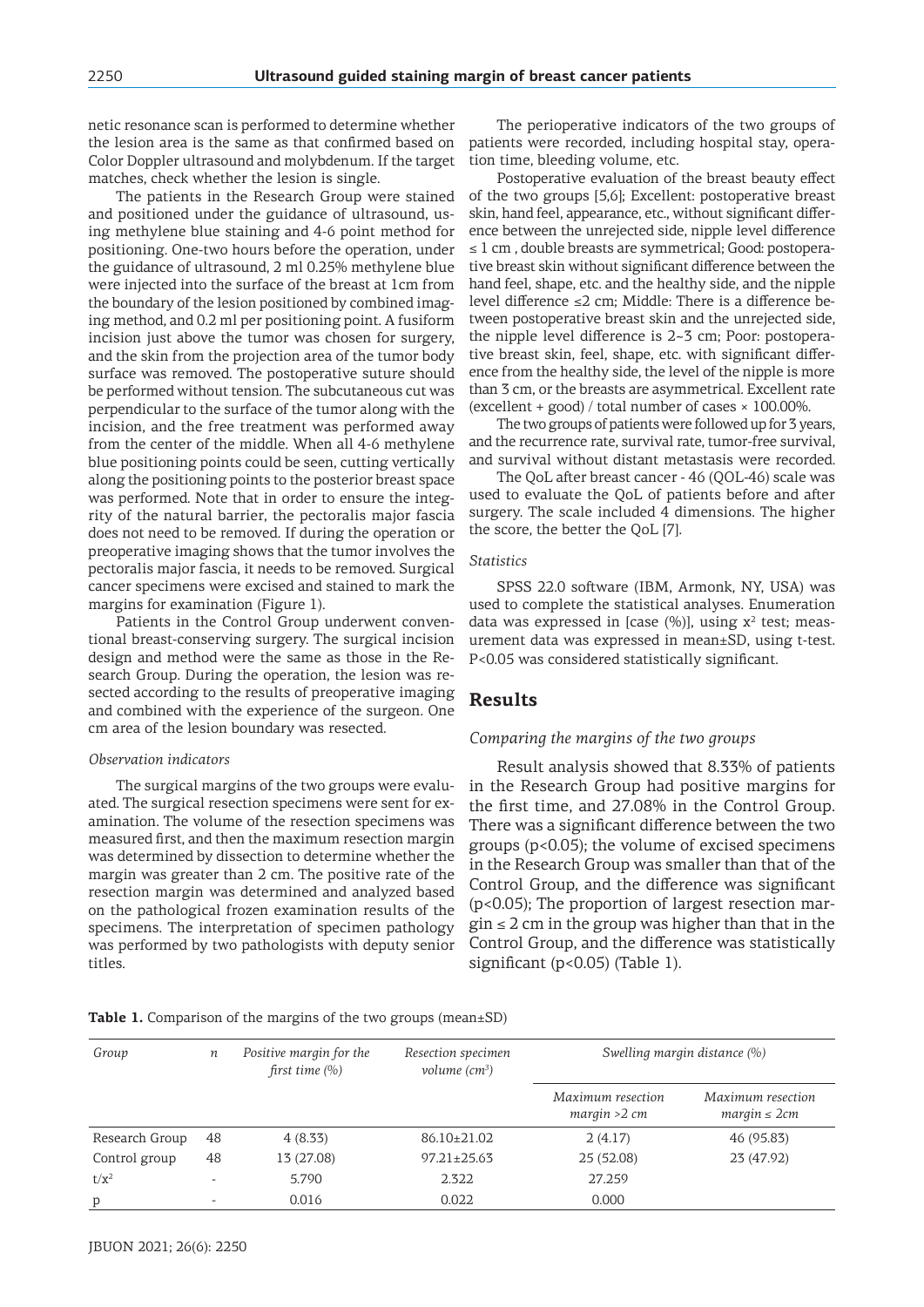*Comparison of perioperative indicators between the two groups*

The results showed that the operation time of the Research Group was larger than that of the Control Group, while the length of hospitalization and intraoperative blood loss were lower than those of the Control Group  $(p<0.05)$  (Table 2).

# *Comparison of postoperative breast beauty effects between the two groups*

The postoperative breast cosmetic excellent rate of the two groups of patients was 75.00%, and that of the Control Group was 39.58%. The cosmetic effect of the two groups was compared. The Research Group was higher than the Control Group, and the difference was significant  $(p<0.05)$  (Table 3).

### *Comparison of follow-up survival rate and recurrence rate*

Follow-up was conducted by consulting medical records, letter questionnaires, telephone inquiries, and patients' returning visit. The survey showed that there was no statistical difference in the survival rate between the Research Group and the Control Group (p>0.05), while the recurrence rate of the Research Group was 4.17%, lower than that in the Control Group which was 16.67%, the tumor-free survival rate and the survival rate with-

out distant metastasis were significantly higher than those in the Control Group, and the difference was statistically significant (p<0.05) (Table 4).

### *Comparison of the quality of life of the two groups of patients*

The QOL-46 scale scores of the three-year follow-up showed that there was no statistical difference (p>0.05) between the two groups in preoperative mental, social support, psychological, physical, etc.; the QOL-46 scale scores of the two groups of patients on the three-year follow-up were significantly higher in various dimension, and the difference was significant compared with the preoperative comparison (p<0.05); the comparison between the two groups, the social support and physical scores of the Research Group were not statistically different from those of the Control Group (p>0.05), but the mental and psychological dimensions scores were significantly higher than the Control Group  $(p<0.05)$  (Table 5).

# **Discussion**

Handling breast cancer is a difficult task in clinical breast surgery, which is more common in people aged 45-50. According to an IARC survey in 2018, about 24.2% of female cancer cases are breast cancer, ranking first among cancers in females [8].

**Table 2.** Comparison of perioperative indexes between the two groups (mean±SD)

| Group          | п                        | Hospitalization time (d) | Operation time (min) | Intraoperative blood loss (ml) |
|----------------|--------------------------|--------------------------|----------------------|--------------------------------|
| Research Group | 48                       | $10.45 \pm 3.62$         | $32.14 \pm 10.02$    | $67.24 \pm 15.36$              |
| Control group  | 48                       | $14.37 + 5.88$           | $26.85 \pm 7.15$     | 75.83+22.12                    |
|                | $\overline{\phantom{0}}$ | 3.933                    | 2.977                | 2.209                          |
| p              | $\overline{\phantom{0}}$ | 0.000                    | 0.003                | 0.029                          |

|  |  | <b>Table 3.</b> Postoperative breast cosmetic effect of the two groups, n (%) |  |  |  |
|--|--|-------------------------------------------------------------------------------|--|--|--|
|--|--|-------------------------------------------------------------------------------|--|--|--|

| Group          |                              | Excellent  | Good       | Fair       | Poor      | Rates of excellent and good |
|----------------|------------------------------|------------|------------|------------|-----------|-----------------------------|
|                | п                            |            |            |            |           |                             |
| Research Group | 48                           | 10 (20.83) | 26 (54.17) | 9(18.75)   | 3(6.25)   | 75.00                       |
| Control group  | 48                           | 2(4.17)    | 17 (35.42) | 19 (39.58) | 10(20.83) | 39.58                       |
| $x^2$          | $\qquad \qquad \blacksquare$ |            |            |            |           | 12.303                      |
| p              | $\overline{\phantom{0}}$     |            |            |            |           | 0.000                       |
|                |                              |            |            |            |           |                             |

**Table 4.** Comparison of survival rate and recurrence rate between the two groups after 3 years of follow-up, n (%)

| Group          |                          | Recurrence rate | Survival rate | Tumor-free survival | Survival without distant metastasis |
|----------------|--------------------------|-----------------|---------------|---------------------|-------------------------------------|
| Research group | 48                       | 2(4.17)         | 47 (97.92)    | 44 (91.67)          | 46 (95.83)                          |
| Control group  | 48                       | 8 (16.67)       | 45 (93.75)    | 35 (72.92)          | 39 (81.25)                          |
| $\mathbf{x}^2$ | $\overline{\phantom{a}}$ | 4.018           | 1.043         | 5.790               | 5.031                               |
| p              | $\overline{\phantom{a}}$ | 0.045           | 0.307         | 0.016               | 0.024                               |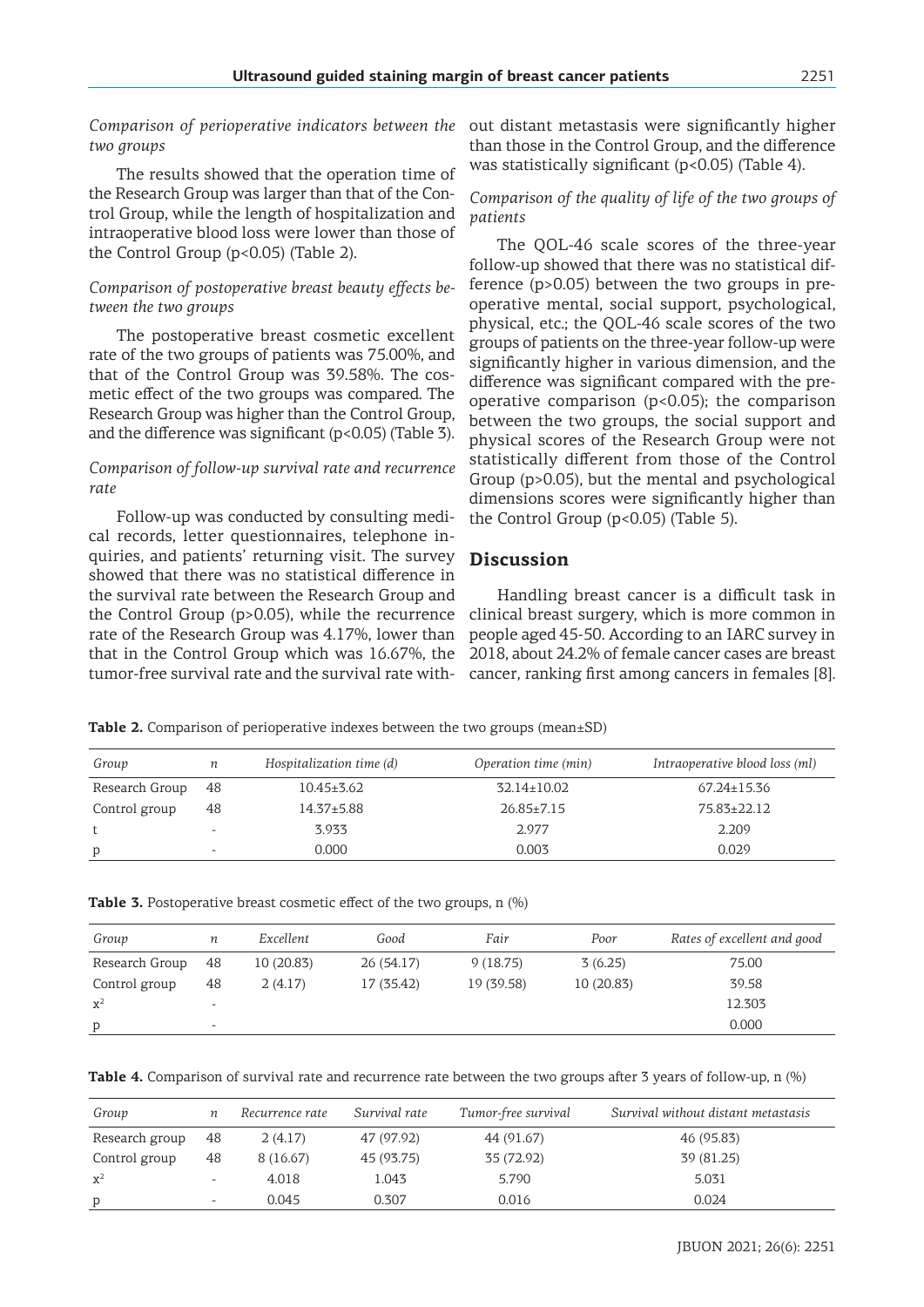| Grading        |                   | Research group $(n=48)$            | Control group $(n=48)$ |       |                   |                       |              |       |
|----------------|-------------------|------------------------------------|------------------------|-------|-------------------|-----------------------|--------------|-------|
|                |                   | Preoperative Follow-up for 3 years |                        |       | Preoperative      | Follow-up for 3 years | t            | р     |
| Spirit         | $22.10 \pm 7.34$  | $43.36 \pm 12.42^*$                | 10.209                 | 0.000 | $12.68 \pm 8.13$  | $36.07 \pm 12.41$     | 10.922 0.000 |       |
| social support | $25.57 \pm 10.32$ | $52.46 \pm 15.31$                  | 10.090                 | 0.000 | $26.03 \pm 8.16$  | $49.13 \pm 11.45$     | 11.382 0.000 |       |
| psychology     | $58.26 + 23.60$   | $119.17\pm32.01*$                  | 10.611                 | 0.000 | $57.48 \pm 21.32$ | 87.60±25.49           | 6.279        | 0.000 |
| Body           | $27.41 \pm 11.09$ | $63.45 \pm 13.06$                  | 14.573                 | 0.000 | $28.01 \pm 10.26$ | $64.14 \pm 15.05$     | 13.742 0.000 |       |
| $*_{p<0.05}$   |                   |                                    |                        |       |                   |                       |              |       |

**Table 5.** Comparison of the quality of life of the two groups during the 3- year follow-up (mean±SD)

With the development of radiotherapy and imaging technology, breast-conserving surgery came into being in the 1980s. Since its development, its surgical trauma is getting smaller and smaller, and the surgical treatment effect is almost the same as that of traditional total mastectomy [9-11]. With the clinical application, breast-conserving surgery in the treatment of breast cancer has a higher rate of positive resection margins, and problems such as easy recurrence after surgery, have gradually become prominent, which has become a key research topic in the current medical field.

The positive rate of resection margins is the key to the treatment effect and recurrence rate of breast-conserving surgery, and affects the longterm survival of patients. How to accurately locate the cancer foci and improve the minimally invasive and precise operation is the current problem to be continuously solved [12]. With the development and application of ultrasound technology, ultrasound-guided staining and positioning technology has appeared in the field of scholars and experts, and has received wide attention and recognition, providing new research directions for the development of minimally invasive tumor surgery [13,14].

This study shows that patients positive resection margin in the first Research Group patients (8.33%) was lower than that in the Control Group, (27.08%, etc). Resected specimen volume in Research Group was smaller than that in the Control Group, the maximum incision margin  $\leq 2$  cm in Research Group had a higher proportion than that in Control Group  $(p<0.05)$ , which shows that in the surgical treatment of breast cancer, the use of ultrasound-guided staining and marking can reduce the positive margin of the surgery, improve the accuracy of the surgery, and make the maximum resection margin of the surgery smaller than 2 cm as much as possible , and reduce the surgical mechanical damage to the surrounding healthy tissue. In this regard, foreign researchers believe that 1cm is enough for the maximum resection margin in surgery [15]. In clinical surgery, the surgeon mainly determines the range of the resection margin based on the imaging analysis of and better preserve the patient's breast beauty.

the lesion, his own experience, and the feel of the lesion; the physician cannot predict the results of his own resection margins, so the actual margin results may be greater than 1cm or smaller than 1 cm [16,17]. From a theoretical point of view, when resection margin during surgery is greater than 1 cm, it will increase the damage to the healthy tissue around the cancer, but objectively this error is inevitable. In view of this, this study chose to adopt the maximum distance of the surgical margin not exceeding 2 cm as a minimally invasive standard for surgery, which is reasonable and scientific. The postoperative blood loss and length of hospital stay in the Research Group were lower than those in the Control Group (p<0.05), suggesting that surgery according to this standard can help shorten the patient's hospital stay, reduce intraoperative blood loss, and reduce surgical trauma.

The postoperative breast cosmetic excellent rate of the two groups of patients was 75.00% and that of the Control Group was 39.58%. By comparison of the cosmetic effect of the two groups, the Research Group was higher than the Control Group (p<0.05). The symmetry of the double nipple, breast shape, breast skin and hand feel are less destructive; by analysis, the conventional breastconserving surgery can preserve the patient's breasts compared with mastectomy, but it cannot accurately locate the lesion during the operation. To ensure the surgical treatment effect and reduce the positive margin of the resection, excessive removal of the surrounding tissues of cancer may be performed by expansion surgery, which will damage the shape and structure of the breast [18,19]. The surgery is blind and will inevitably lead to problems such as local degeneration or partial depression of the breast, and displacement of the nipple and areola after the operation, affecting the beauty of breasts. Breast-conserving surgery after staining and marking under ultrasound guidance can more accurately locate the lesions and lymph nodes, prevent the surgeon from blindly removing the cancer surrounding tissues, prevent excessive damage to the breast structure and morphology,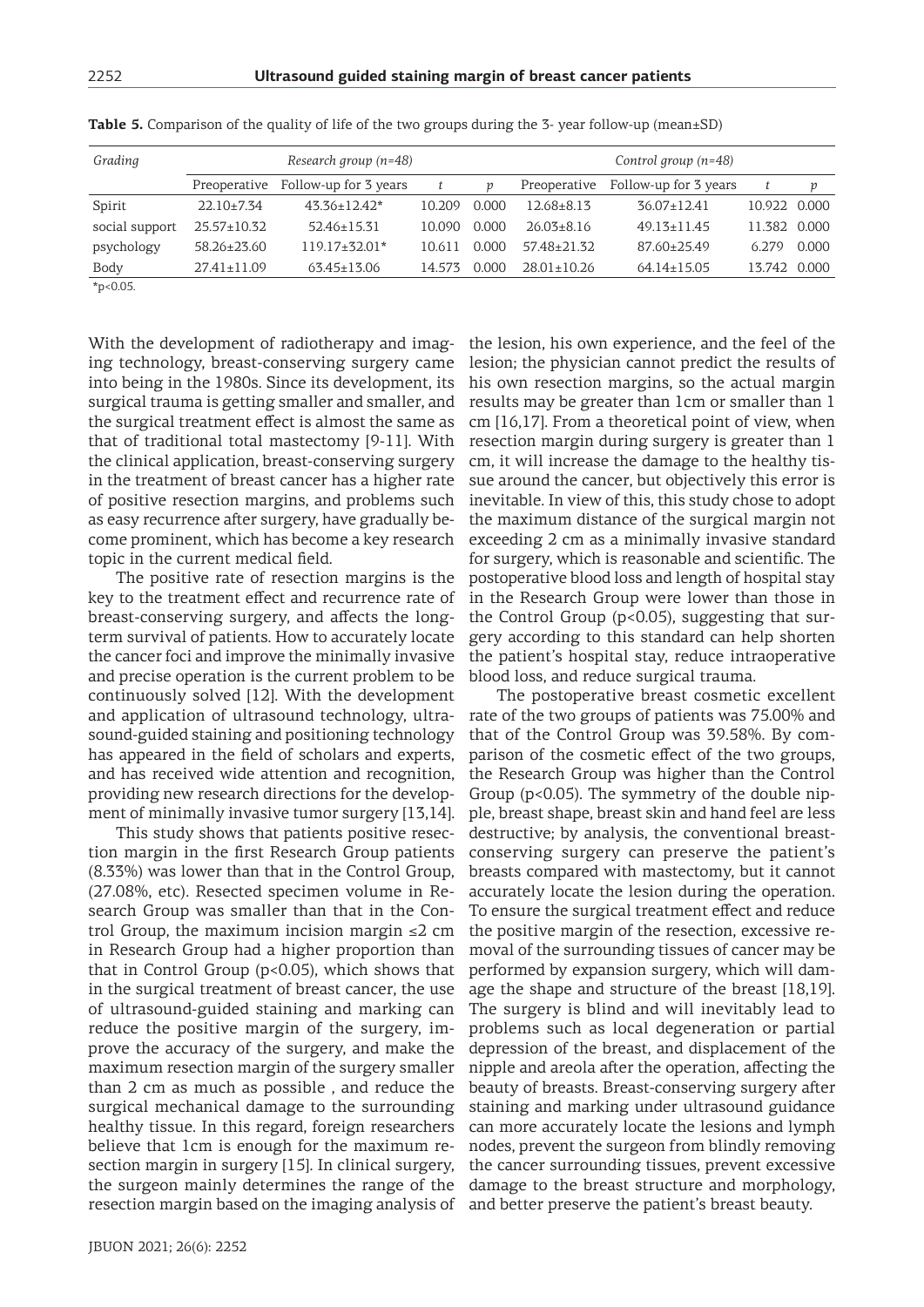The recurrence rate of the Research Group was 4.17%, lower than that of the Control Group (16.67%). The tumor-free survival rate and the survival rate without distant metastasis were significantly higher than those of the Control Group (p<0.05). The postoperative recurrence rate has a definite effect on improving the tumor-free survival rate of patients. By analysis, the past palpation may not be able to detect the deep tumors and small tumors in time; with the development of ultrasound technology, tumors below 0.5 cm can be detected, but for tumors with clear edge, irregular shape, and obvious blood flow pattern, low and uneven internal echo, positive rate of surgical margins is high. At the same time, it may be accompanied by fine calcification points and other undetectable lesions, resulting in a relatively high postoperative recurrence rate. By using methylene blue staining markers to locate before surgery, all inaccessible masses and microcalcifications can be marked to ensure the resection rate of the lesion and avoid excessive damage to the surrounding tissues, thereby improving the patient's tumor-free survival rate and survival rate without distant metastasis as well as reducing recurrence rate.

After 3 years of follow-up, the scores of all dimensions of the QOL-46 scale of the two groups of patients were significantly increased. Compared with preoperation (p<0.05), it shows that surgical treatment is beneficial to improve the patient QoL. The scores of the mental and psychological dimensions of the Research Group were significantly higher than that of the Control Group (p<0.05), suggesting that compared with conventional breastconserving surgery, ultrasound-guided staining and marking followed by breast-conserving surgery have improving effect on the mental health and mental state of patients, which may relate to tumor-free survival and that postoperative breast beauty is better.

# **Conclusions**

In summary, the use of ultrasound-guided staining to mark the margins of breast cancer patients has a definite effect on reducing recurrence rate and improving survival rate. It is also helpful for postoperative breast cosmetic recovery and is worthy of clinical promotion.

### **Funding acknowledgements**

(1) Natural Science Foundation of Ningxia (2020AAC03401, 2020AAC03402); (2) Ningxia Medical University Scientific Research Project (XM2019068, XY201822).; (3) Scientific Research Project grant funded by Ningxia High School (NGY2018-76); (4) Government-funded personnel studying abroad Innovation entrepreneur project funded by Department of Human Resources and Social Security of Ningxia (to Tao Jiang).

### **Conflict of interests**

The authors declare no conflict of interests.

### **References**

- 1. 1. Zhang C, Jiang D, Huang B et al. Methylene Blue-Based Near-Infrared Fluorescence Imaging for Breast Cancer Visualization in Resected Human Tissues. Technol Cancer Res Treat 2019;18:1078161979.
- 2. 2. Reyes F, Noelck M, Valentino C, Grasso-Lebeau L, Lang J. Complications of methylene blue dye in breast surgery: case reports and review of the literature. J Cancer 2010;2:20-5.
- 3. 3. Bothou A, Zervoudis S, Tsatsaris G et al. Maternal and paternal age at birth and the risk of breast cancer in Greek women: a case-control study. JBUON 2020;25:662-5.
- 4. 4. Yu LX, Shi P, Tian XS, Yu ZG. A multi-center investigation of breast-conserving surgery based on data from the Chinese Society of Breast Surgery (CS-BrS-005). Chin Med J (Engl) 2020;133:2660-4.
- 5. 5. Stecklein SR, Shaitelman SF, Babiera GV et al. Prospective Comparison of Toxicity and Cosmetic Outcome After Accelerated Partial Breast Irradiation With Con-

formal External Beam Radiotherapy or Single-Entry Multilumen Intracavitary Brachytherapy. Pract Radiat Oncol 2019;9:e4-13.

- 6. 6. Kim WH, Kim HJ, Kim SH et al. Ultrasound-guided dual-localization for axillary nodes before and after neoadjuvant chemotherapy with clip and activated charcoal in breast cancer patients: a feasibility study. BMC Cancer 2019;19:859.
- 7. 7. Lee CK, Hudson M, Simes J, Ribi K, Bernhard J, Coates AS. When do patient reported quality of life indicators become prognostic in breast cancer? Health Qual Life Outcomes 2018;16:13.
- 8. 8. Zhao WJ, Luo H, Zhou YM, Gou ZH, Wang B, Zhu JQ. Preoperative ultrasound-guided carbon nanoparticles localization for metastatic lymph nodes in papillary thyroid carcinoma during reoperation: A retrospective cohort study. Medicine (Baltimore) 2017;96:e6285.
- 9. 9. Landercasper J, Attai D, Atisha D et al. Toolbox to Reduce Lumpectomy Reoperations and Improve Cos-